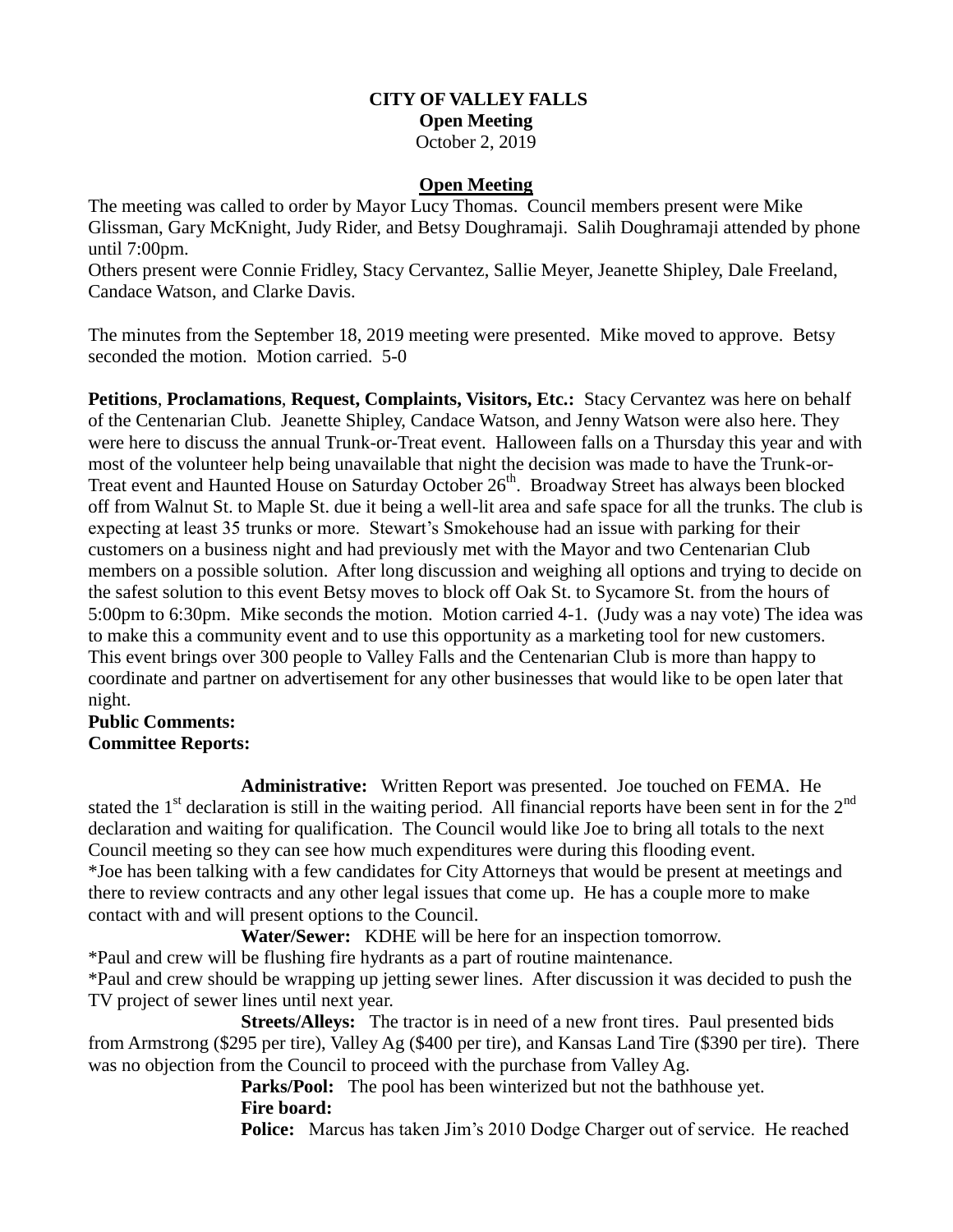out to KHP and they have put a temporary hold on a 2017 black Ford Explorer. The price is \$23,850 without lights and sirens. It would be \$1,000 more if we purchased the car with lights and sirens. There would also be an additional cost to put a cage in of \$1,500. Joe visited with KSB and discussed a 3 month loan option if we decide to purchase from KHP.

\*Marcus has also talked with a company in Oklahoma by the name of Joe Watt Police Cars. They have three cars available as well. The first is a 2017 black Ford Explorer and the price is \$21,000. The seconds is a 2017 white Ford Explorer and the price is \$21,000. The third is a 2018 black Ford Explorer and the price is \$29,000. They offer cage kits at an additional price of \$1,400. This company includes a 12month/12,000 mile warranty on everything. They also offer a 90-day purchase to order with no additional interest so that the City would not need to explore the loan option. After discussion Betsy moves to allow Marcus and Joe to pursue replacement options in Oklahoma. Mike seconds the motion. Motion carried 4-0. Marcus and Joe will find time to make the road trip as it allows in both parties' schedules.

\*Marcus, Officer Varner, and Officer Courter attended training in Holton on drug investigations. \*The Jeep was damaged during line up at the school homecoming parade by school staff. It was accidently backed into and the school insurance is covering all cost. Marcus and staff will find time to get the Jeep to High Torque Racing in Meriden for repairs.

\*There is a radar inspection scheduled for October 10, 2019 at City Hall.

**Health Code: VFEDC: Swimming Pool:** 

**Old Business: Valley Falls Community Survey:** After Council review it was decided to remove the sidewalk portion of the survey and to add a comment section. It was discussed to offer a \$50 Chamber gift card as an incentive to complete the survey. Each person is entered into the drawing as they return the survey. Joe would like to work on getting these out by the end of the month.

**New Business: Alcohol Ordinance:** Ordinance 12-110.1 was presented to the Council. This would repeal Ordinance 12-110 and would add language to allow alcohol on City property with approval by resolution from the Council. If the individual has plans to sell there is a temporary permit from the State that would be required for that specific location of the event. Gary moves to adopt Ordinance 12-110.1. Betsy seconds the motion. Motion carried 4-0.

**Website Discussion:** Betsy wanted to follow up on the City website. The Council opted at initial set up to have Municipal Impact upload all data from the previous website. The concern is there hasn't been much updating recently. With other agenda items coming up, staff is not getting as much time as they had hoped to work on set up. It was discussed to try and designate specific time each week to focus on getting things uploaded. There was also a brief discussion on reaching out to the school to try and find a student that would be interested in an internship and help with web design.

**Prosecution of Code Violations:** There are several code violations that are pending a court date. After speaking to Rick Johnson and after he had some time to review the cases he has decided he cannot prosecute these cases due to conflict of interest with one case being a neighbor. Joe reached out to the City of Effingham and spoke to their prosecutor Lee Buddenbohm. He expressed interest in representing the City and getting these cases caught up. The charge would be \$100 per hour. There was no objection from the Council to proceed.

**Annual Renewal-Untangled-Firewall Protection:** The annual renewal for our firewall protection is due. The annual renewal amount is \$540. This was set up when the City contracted with Tom Ryan